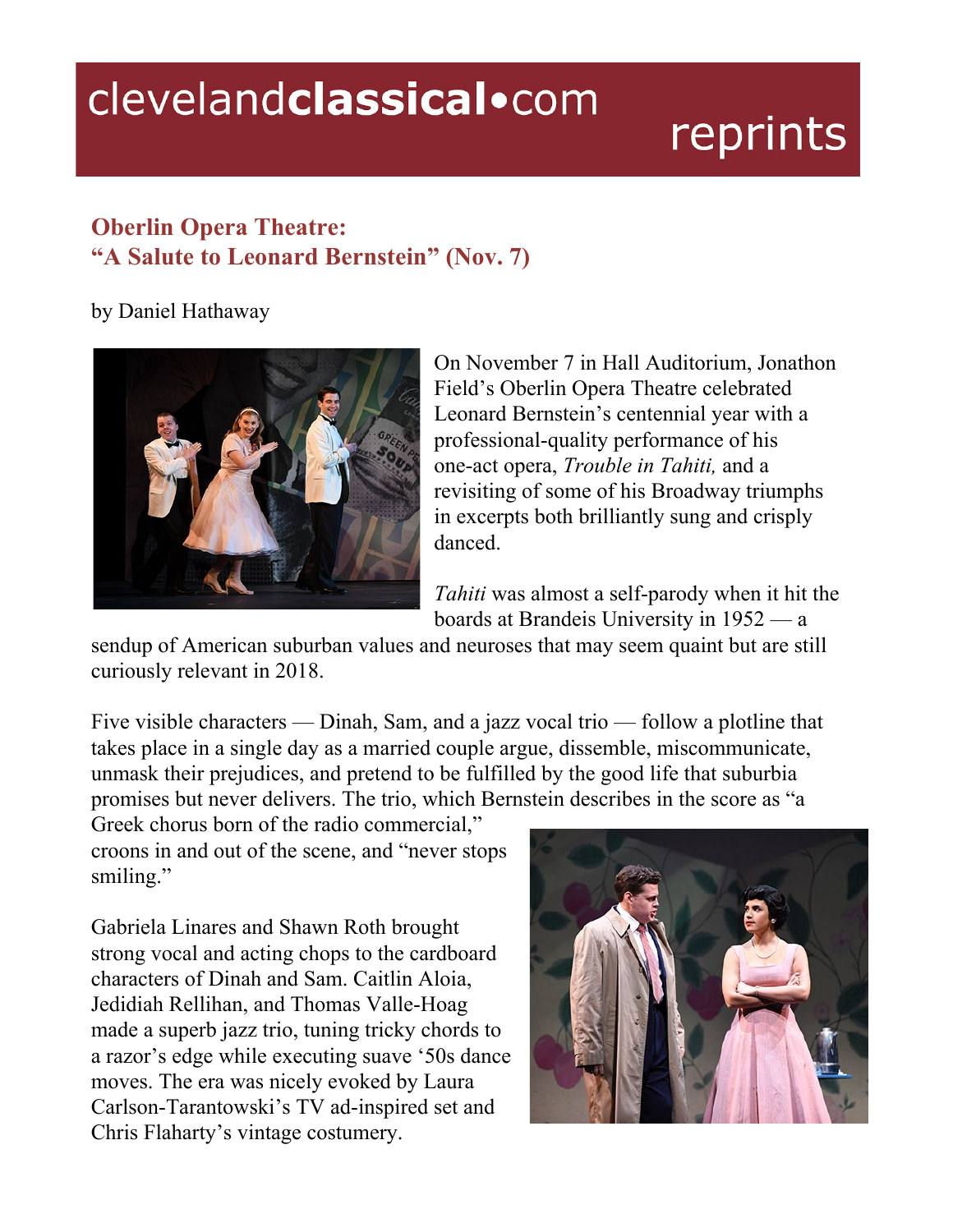

The large orchestra in the pit, led by Raphael Jiménez, brought Bernstein's jazzy rhythms and melodies vividly to life. Most of the time, Linares and Roth ably carried over the instruments, though you wished every now and again for supertitles to confirm what you thought you were hearing.

After intermission, Bernstein's alter ego as a Broadway composer was fêted in selections from *West Side Story, Wonderful Town, On the Town,* and *Candide* (the latter a beloved hybrid that vacillates between opera and musical theater).



After the Oberlin Orchestra's jaunty and incisive performance of the Overture to *Candide,* the curtain rose on a bare stage with singers seated in a big semicircle and dressed in bright solid colors. They popped up smartly in various configurations to sing and dance to vibrant choreography designed by Holly Handman-Lopez.

"I Feel Pretty," featuring Michelle Ravitsky, Catherine Robinson, Helena

Colindres, and Abagael Chang, was full of energy that would have been even peppier at a faster tempo.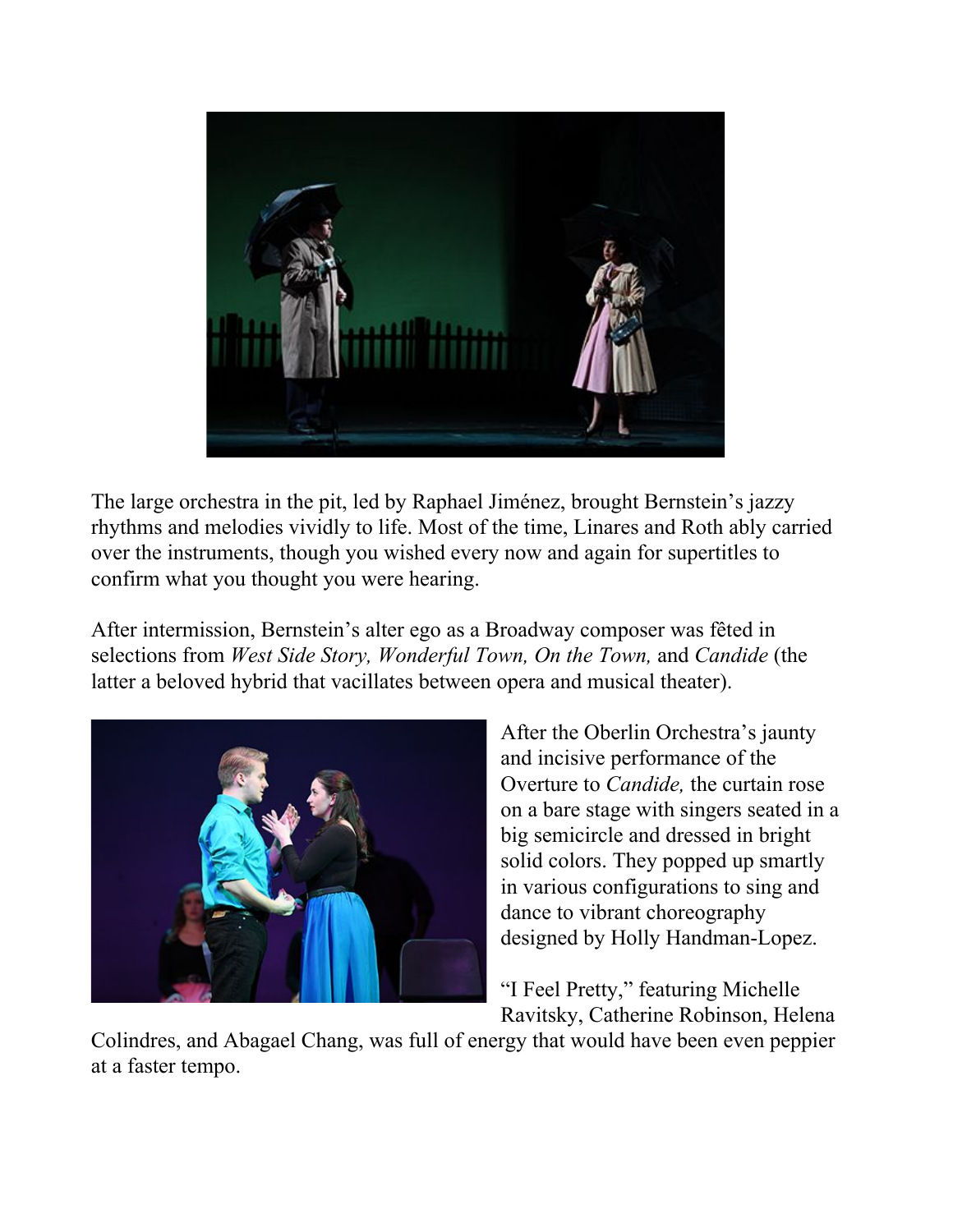

The guys turned in a terrific version of "Gee, Officer Krupke," with characterful solos by Matthew Payne (Action), Thomas Valle-Hoag (Diesel), Thomas Litchev (Arab), and Michael Locke (Baby John), but without the overdone New York accents many will remember from the film.



An affecting, *a cappella* version of "Somewhere" starred Aviana Burkepile, then the whole company came together for a near-operatic performance of the "Tonight" Quintet featuring Michelle Ravitsky (Maria), Aviana Burkepile (Anita), Max Cook (Tony), Matthew Payne (Riff), and Michael Locke (Bernardo).

"Why, Oh, Why, Oh, Why, O" from *Wonderful Town* got laughs for its references to Ohio ("Can't sleep? Just make your mind a blank") but was beautifully crooned by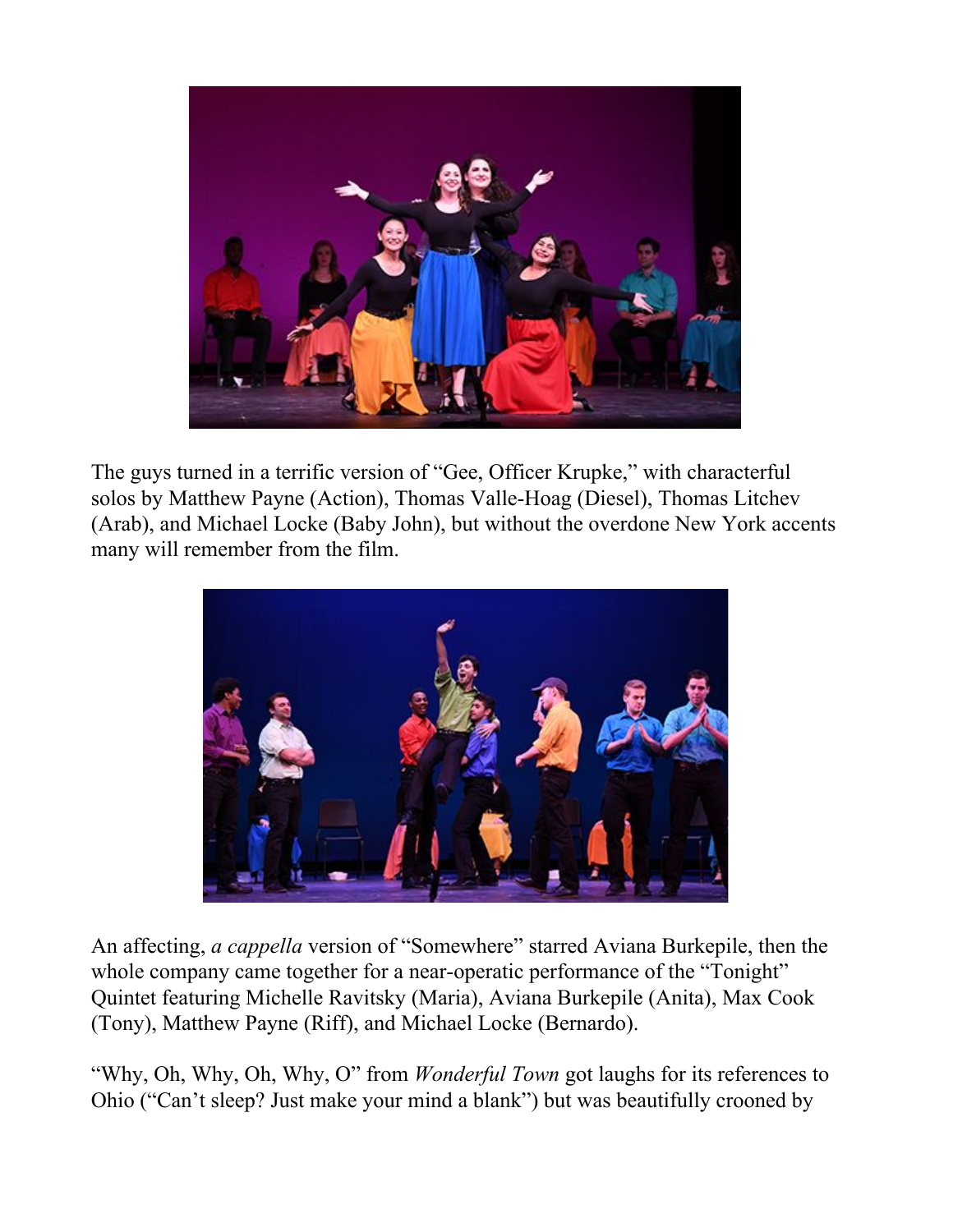Abagael Cheng and Rachel E. Ross. The not-so-wrong "Wrong Note Rag" from the same show dazzled in a duet by Katherine Krebs and Aviana Burkepile.



Max Cook, Seyquan Mack, and Kyle Miller, as the three sailors in *On the Town,* made a terrific ensemble both as singers and dancers for "New York, New York."



But the show-stopper in the review was Greta Groothuis' stratospheric and faultless coloratura in "Glitter and be Gay" from *Candide.* That led directly into the moving,